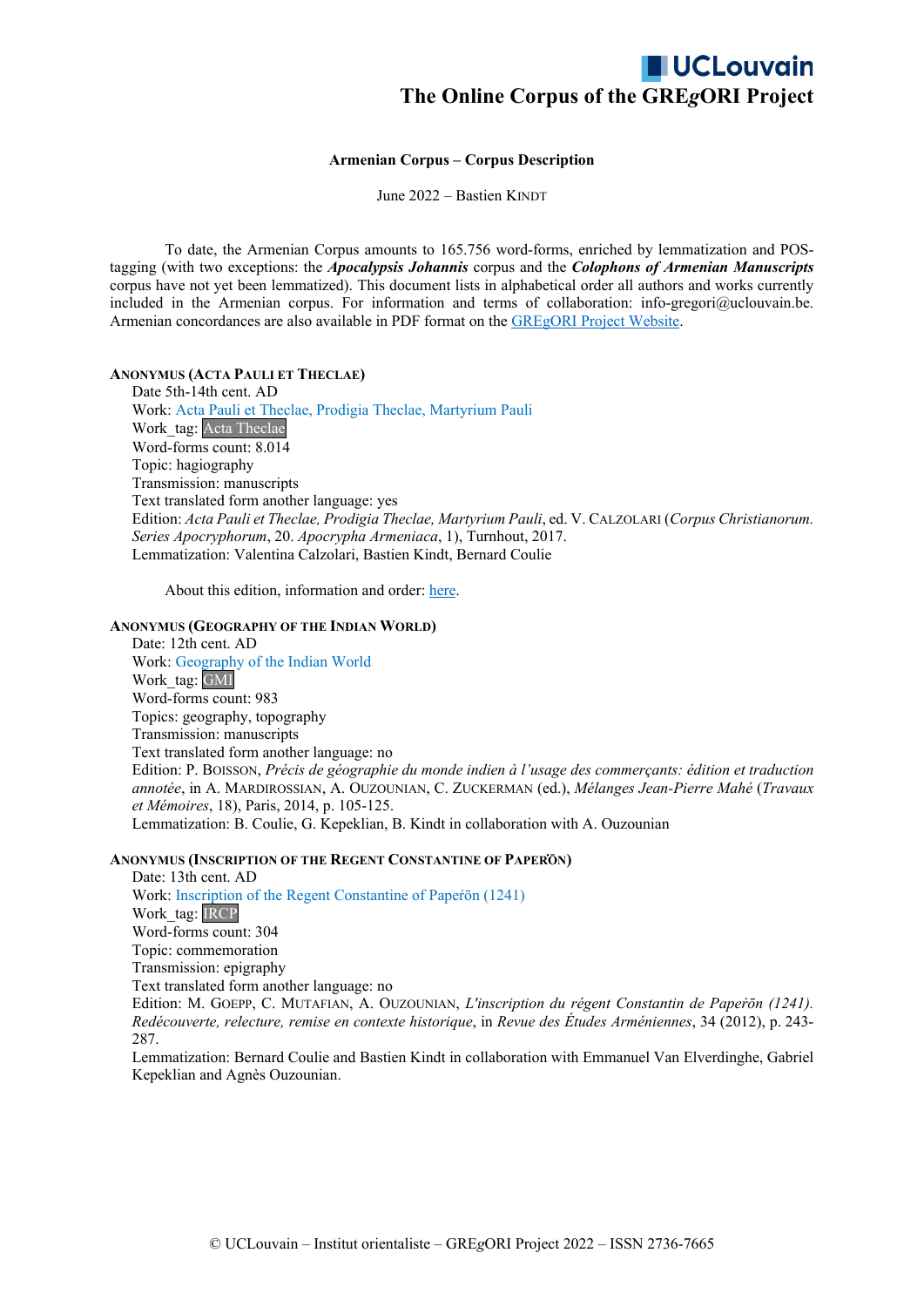#### **APOCALYPSIS JOHANNIS**

### **– BETA VERSION – WORD-FORMS ONLY – NOT LEMMATIZED YET –**

Date: 1st-2nd cent. AD

Work: Apocalypsis (Armenian version – CONYBEARE 1907) Work tag: NT - Ap (Conybeare) Word-forms count: 8.077 Topic: New Testament, Apocalypsis Transmission: manuscripts Text translated form another language: yes Editions: F.C. CONYBEARE, *The Armenian Version of Revelation and Cyril of Alexandria's* Scholia on the Incarnation *and* Epistle on Easter (*Text and Translation Society*, 5), London, 1907, p. 1-32.

Work: Apocalypsis (Armenian version – MURAT 1905) Work tag: NT - Ap (Murat) Word-forms count: 6.854 Topic: New Testament, Apocalypsis Transmission: manuscripts Text translated form another language: yes Edition: Fr. MURAT, *Յայտնութեանն Յովհաննու հին հայ թարգմանութիւն* (Yaytnutʻeann Yovhannu hin hay tʻargmanutʻiwn / *Die Offenbarung Johannis in einer alten armenischen Übersetzung*), Jerusalem, 1905-1911, p. 3-76.

Work: Apocalypsis (Armenian version – ZŌHRAPEAN 1805) Work\_tag: NT - Ap (Zōhrapean) Word-forms count: 8.518 Topic: New Testament, Apocalypsis Transmission: manuscripts Text translated form another language: yes Edition: Y. ZŌHRAPEAN, *Ա(ստուա)ծաշունչ մատեան հին եւ նոր կտակարանաց* (Astuacašunčʻ matean hin ew nor ktakaranac῾ / *God-Breathed Scriptures of the Old and New Testaments*), Venice, 1805, p. 825-836.

#### **COLOPHONS OF ARMENIAN MANUSCRIPTS (VARIOUS AUTHORS)**

#### **– BETA VERSION – WORD-FORMS ONLY – NOT LEMMATIZED YET –**

Armenian texts initially digitized under the direction of J.J.S. Weitenberg and his team under the EU-funded project INTAS-94-2974 "Accessing Armenian Colophons". Text prepared for the GREgORI Project by Bernard Coulie, Emmanuel Van Elverdinghe and Bastien Kindt with funding from the F.R.S.-FNRS and UCLouvain.

Date: 5th cent. AD Work: Colophons of Armenian Manuscripts (5th cent.) Work tag: Col. Arm. Mss (5th cent.) Word-forms count: 1.596 Transmission: manuscripts Text translated form another language: no Edition: Ա.Ս. ՄԱԹևՈՍՅԱՆ, *Հայերեն ձեռագրերի հիշատակարաններ*. Ե-ԺԲ դդ. (*Նյութեր հայ ժողովրդի պատմության*, 21), Երևան, Հայկական ՍՍՀ ԳԱ հրատարակչություն, 1988, p. 1-9 – A.S. MATʻEVOSYAN, *Colophons of Armenian Manuscripts*: 5th-12th c. (*Materials for the History of the Armenian People*, 21), Yerevan, Haykakan SSH GA hratarakčʻutʻyun, 1988, p. 1-9.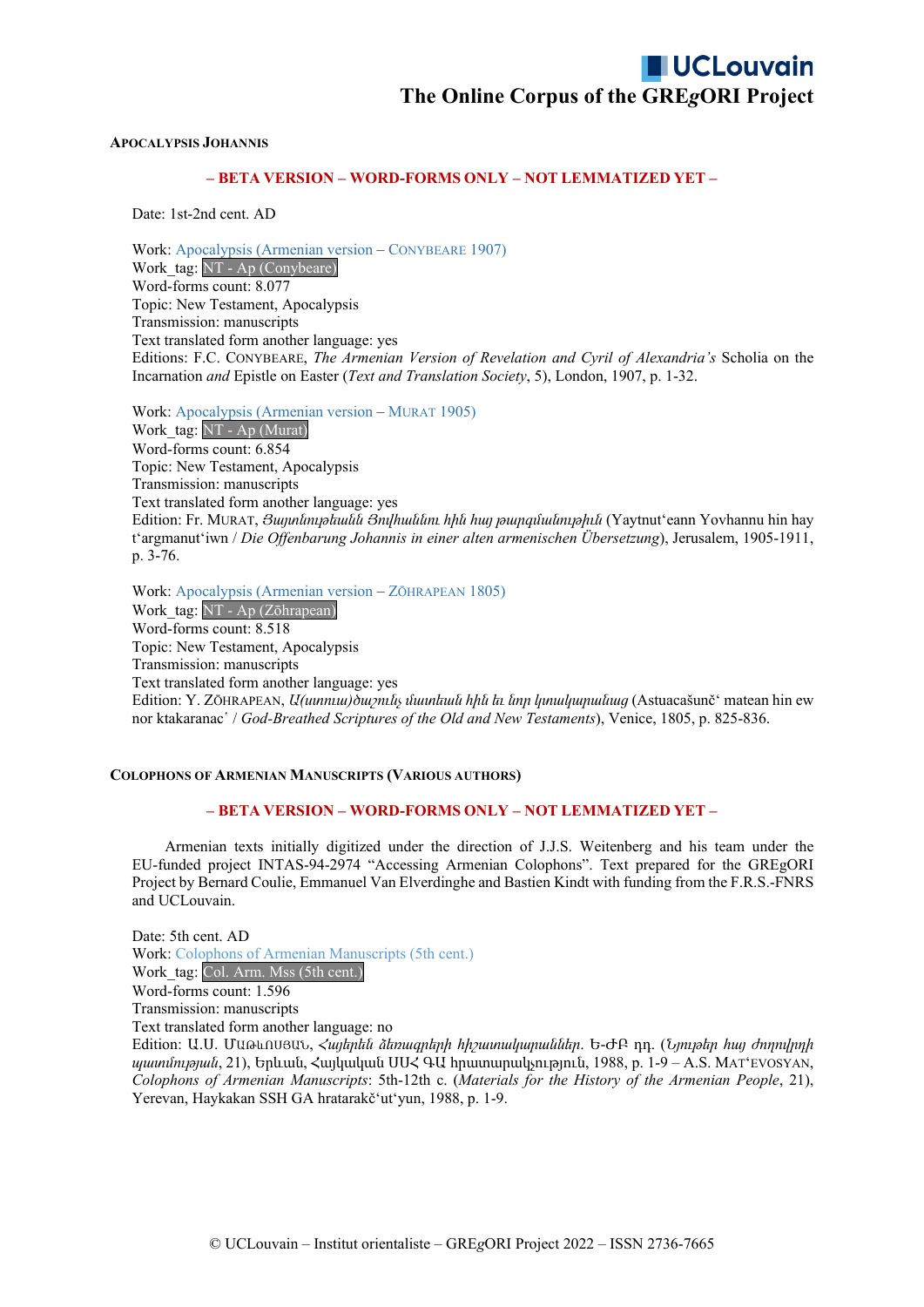Date: 6th cent. AD Work: Colophons of Armenian Manuscripts (6th cent.) Work tag: Col. Arm. Mss (6th cent.) Word-forms count: 464 Topic: colophons Transmission: manuscripts Text translated form another language: no Edition: Ա.Ս. ՄԱԹևՈՍՅԱՆ, *Հայերեն ձեռագրերի հիշատակարաններ*. Ե-ԺԲ դդ. (*Նյութեր հայ ժողովրդի պատմության*, 21), Երևան, Հայկական ՍՍՀ ԳԱ հրատարակչություն, 1988, p. 10-12 – A.S. MATʻEVOSYAN, *Colophons of Armenian Manuscripts*: 5th-12th c. (*Materials for the History of the Armenian People*, 21), Yerevan, Haykakan SSH GA hratarakčʻutʻyun, 1988, p. 10-12.

Date: 7th cent. AD Work: Colophons of Armenian Manuscripts (7th cent.) Work\_tag: Col. Arm. Mss (7th cent.) Word-forms count: 1.882 Topic: colophons Transmission: manuscripts Text translated form another language: no Edition: Ա.Ս. ՄԱԹևՈՍՅԱՆ*, Հայերեն ձեռագրերի հիշատակարաններ*. Ե-ԺԲ դդ. (*Նյութեր հայ ժողովրդի պատմության*, 21), Երևան, Հայկական ՍՍՀ ԳԱ հրատարակչություն, 1988, p. 13-23 – A.S. Matʻevosyan, *Colophons of Armenian Manuscripts*: 5th-12th c. (*Materials for the History of the Armenian People*, 21), Yerevan, Haykakan SSH GA hratarakčʻutʻyun, 1988, p. 13-23.

Date: 8th cent. AD Work: Colophons of Armenian Manuscripts (8th cent.) Work tag: Col. Arm. Mss (8th cent.) Word-forms count: 1.654 Topic: colophons Transmission: manuscripts Text translated form another language: no

Edition: Ա.Ս. ՄԱԹևՈՍՅԱՆ, *Հայերեն ձեռագրերի հիշատակարաններ*. Ե-ԺԲ դդ. (*Նյութեր հայ ժողովրդի պատմության*, 21), Երևան, Հայկական ՍՍՀ ԳԱ հրատարակչություն, 1988, p. 24-33 – A.S. MATʻEVOSYAN, *Colophons of Armenian Manuscripts*: 5th-12th c. (*Materials for the History of the Armenian People*, 21), Yerevan, Haykakan SSH GA hratarakčʻutʻyun, 1988, p. 24-33.

Date: 9th cent. AD Work: Colophons of Armenian Manuscripts (9th cent.) Work tag: Col. Arm. Mss (9th cent.) Word-forms count: 2.429 Topic: colophons Transmission: manuscripts Text translated form another language: no Edition: Ա.Ս. ՄԱԹևՈՍՅԱՆ, *Հայերեն ձեռագրերի հիշատակարաններ*. Ե-ԺԲ դդ. (*Նյութեր հայ ժողովրդի պատմության*, 21), Երևան, Հայկական ՍՍՀ ԳԱ հրատարակչություն, 1988, p. 34-46 – A.S. MATʻEVOSYAN, *Colophons of Armenian Manuscripts*: 5th-12th c. (*Materials for the History of the Armenian People*, 21), Yerevan, Haykakan SSH GA hratarakčʻutʻyun, 1988, p. 34-46.

Date: 10th cent. AD Work: Colophons of Armenian Manuscripts (10th cent.) Work\_tag: Col. Arm. Mss (10th cent.) Word-forms count: 6.470 Topic: colophons Transmission: manuscripts Text translated form another language: no Edition: Ա.Ս. ՄԱԹևՈՍՅԱՆ, *Հայերեն ձեռագրերի հիշատակարաններ*. Ե-ԺԲ դդ. (*Նյութեր հայ ժողովրդի*

*պատմության*, 21), Երևան, Հայկական ՍՍՀ ԳԱ հրատարակչություն, 1988, p. 47-76 – A.S. MATʻEVOSYAN, *Colophons of Armenian Manuscripts*: 5th-12th c. (*Materials for the History of the Armenian People*, 21), Yerevan, Haykakan SSH GA hratarakčʻutʻyun, 1988, p. 47-76.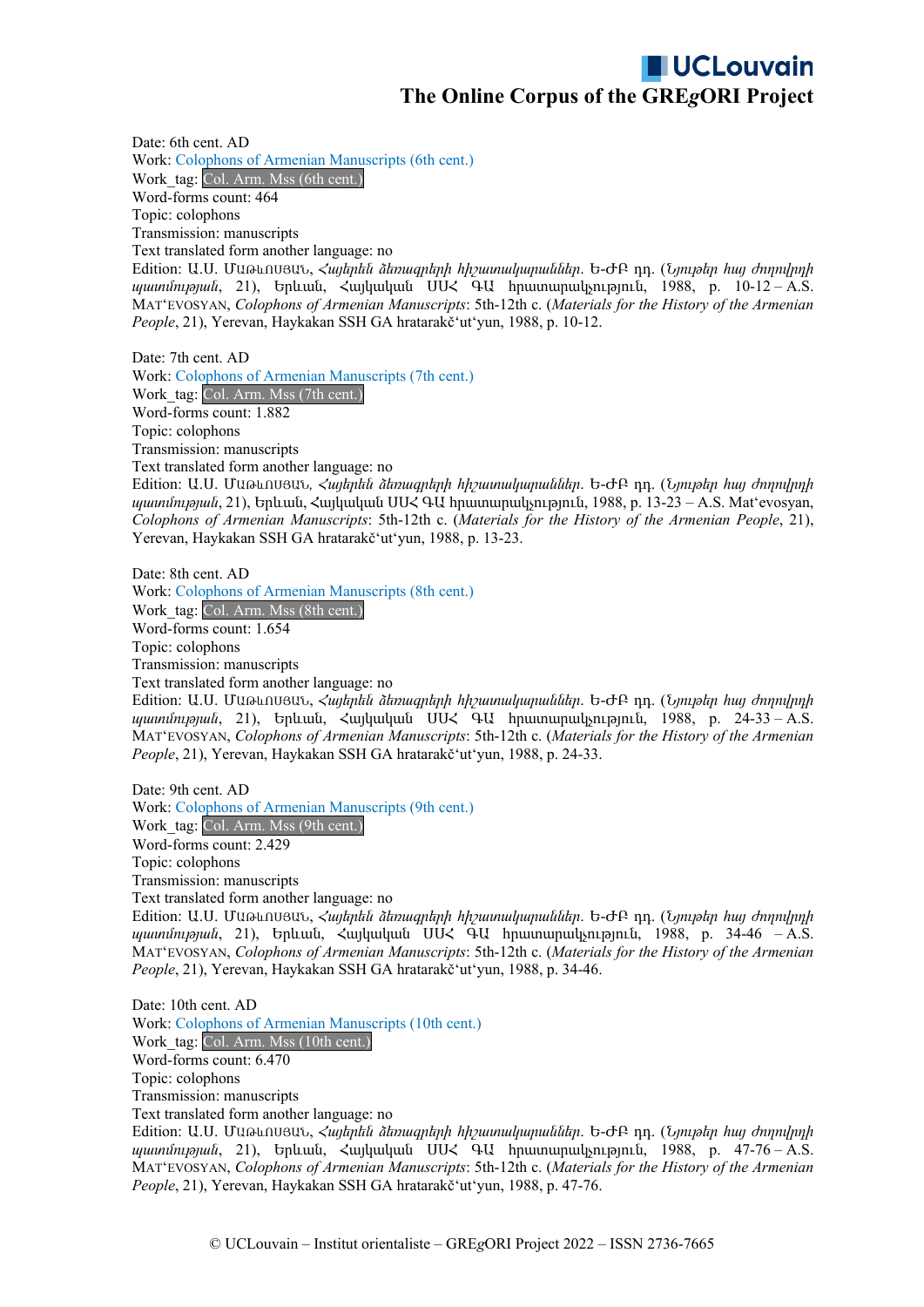Date: 11th cent. AD Work: Colophons of Armenian Manuscripts (11th cent.) Work tag: Col. Arm. Mss (11th cent.) Word-forms count: 10.567 Topic: colophons Transmission: manuscripts Text translated form another language: no Edition: Ա.Ս. ՄԱԹևՈՍՅԱՆ, *Հայերեն ձեռագրերի հիշատակարաններ*. Ե-ԺԲ դդ. (*Նյութեր հայ ժողովրդի*

*պատմության*, 21), Երևան, Հայկական ՍՍՀ ԳԱ հրատարակչություն, 1988, p. 77-133 – A.S. MATʻEVOSYAN, *Colophons of Armenian Manuscripts*: 5th-12th c. (*Materials for the History of the Armenian People*, 21), Yerevan, Haykakan SSH GA hratarakčʻutʻyun, 1988, p. 77-133.

Date: 12th cent. AD Work: Colophons of Armenian Manuscripts (12th cent.) Work\_tag: Col. Arm. Mss (12th cent.) Word-forms count: 44.068 Topic: colophons Transmission: manuscripts Text translated form another language: no

Edition: Ա.Ս. ՄԱԹևՈՍՅԱՆ, *Հայերեն ձեռագրերի հիշատակարաններ*. Ե-ԺԲ դդ. (*Նյութեր հայ ժողովրդի պատմության*, 21), Երևան, Հայկական ՍՍՀ ԳԱ հրատարակչություն, 1988, p. 134-340 – A.S. MATʻEVOSYAN, *Colophons of Armenian Manuscripts*: 5th-12th c. (Materials for the History of the Armenian People, 21), Yerevan, Haykakan SSH GA hratarakčʻutʻyun, 1988, p. 134-340.

#### **GREGORY OF NAZIANZUS**

Date: 4th cent. AD Work: Homilies Work tag: Gregory of Naz., Homilies Word-forms count: 57.824 Topic: homiletic Transmission: manuscripts Text translated form another language: yes Editions: *Sancti Gregorii Nazianzeni Opera*. *Versio armeniaca*. I. *Orationes II, XII, IX*, ed. B. COULIE

(introduction par J. MOSSAY) (*Corpus Christianorum*. *Series Graeca*, 28 ; *Corpus Nazianzenum*, 3), Turnhout, 1994 ; *Sancti Gregorii Nazianzeni Opera*. *Versio armeniaca*. II. *Orationes IV et V*, ed. A. SIRINIAN (*Corpus Christianorum*. *Series Graeca*, 37 ; *Corpus Nazianzenum*, 6), Turnhout, 1999 ; *Sancti Gregorii Nazianzeni Opera*. *Versio armeniaca*. III. *Orationes XXI, VIII*, ed. B. COULIE, *Oratio VII*, ed. A. SIRINIAN (*Corpus Christianorum*. *Series Graeca*, 38 ; *Corpus Nazianzenum*, 7), Turnhout, 1999 ; *Sancti Gregorii Nazianzeni Opera*. *Versio Armeniaca*. IV. Oratio *VI*, ed. C. SANSPEUR (*Corpus Christianorum*. *Series Graeca*, 61 ; *Corpus Nazianzenum*, 21), Turnhout, 2007.

Lemmatization: Bernard Coulie